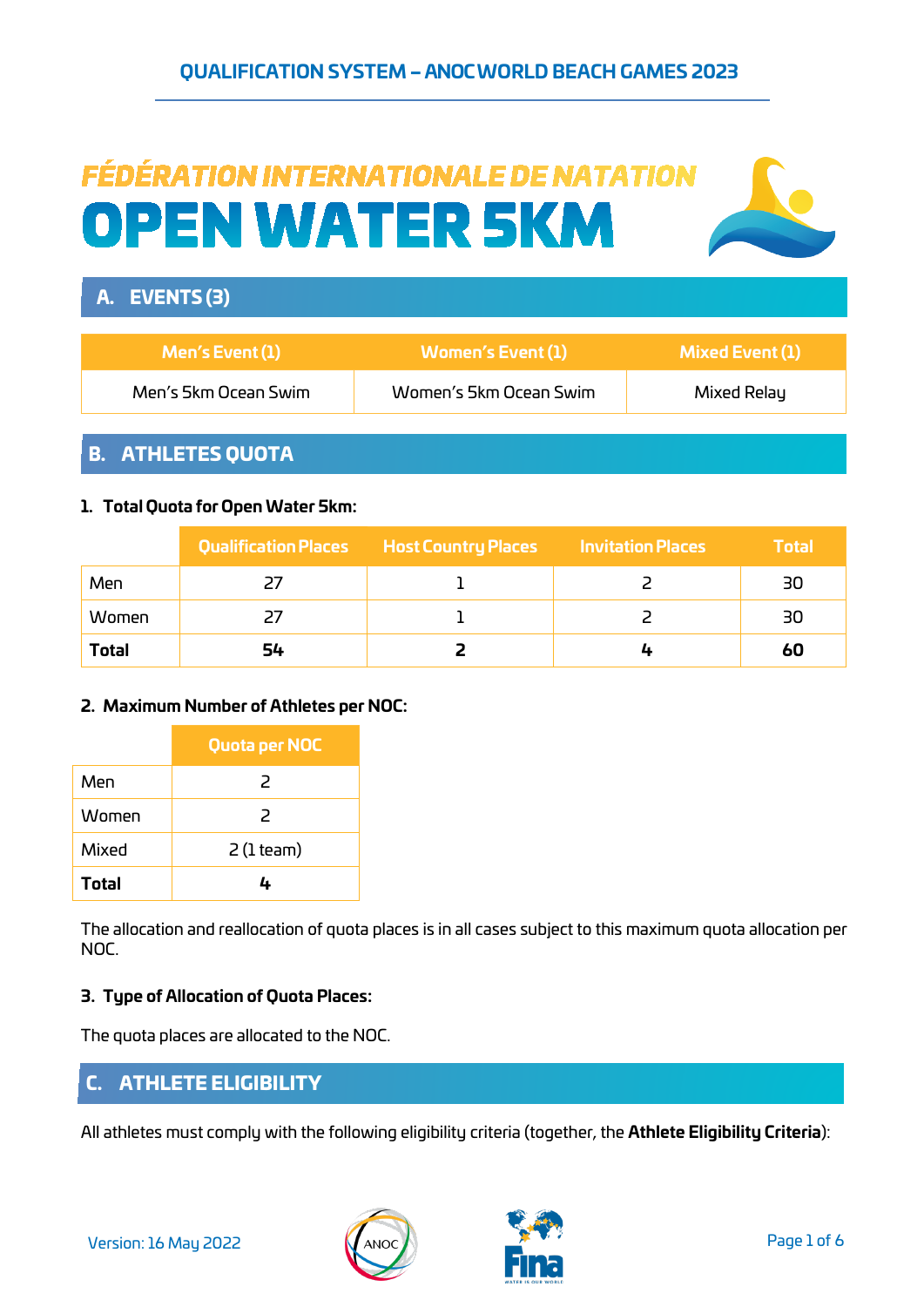#### **1. ANOC Eligibility Criteria**

All athletes must respect and comply with the provisions of the **ANOC World Beach Games Regulations** ("AWBG Regulations") currently in force, including but not limited to, Section IV, Rule 3 (Nationality of Competitors) and Section XI (World Anti-Doping Code and the Olympic Movement Code on the Prevention of Manipulation of Competitions).

Only those athletes who respect and comply with the AWBG Regulations, the World Anti-Doping Code and the Olympic Movement Code on the Prevention of Manipulation of Competitions, including the conditions of participation established by ANOC, plus the rules of the respective IF, may participate in the ANOC World Beach Games 2023.

Note: Section IV, Rule 1, of the AWBG Regulations provides that with regard to athlete eligibility in the case of conflict between the AWBG Regulations and the rules of the International Federation, the AWBG Regulations prevail.

#### **2. Additional IF Eligibility Criteria:**

Only the athletes who are eligible to participate at the official FINA competitions, in accordance with the FINA Rules GR2.5, are entitled to participate in the ANOC Beach Games 2023.

# D. QUALIFICATION PATHWAY

#### **1. Qualification Places:**

| <b>Number of Quota</b><br><b>Places</b>                                                                                                                                                                                                                                                     | <b>Qualification Pathway</b>                                                                                                                                                                  |                |
|---------------------------------------------------------------------------------------------------------------------------------------------------------------------------------------------------------------------------------------------------------------------------------------------|-----------------------------------------------------------------------------------------------------------------------------------------------------------------------------------------------|----------------|
| <b>D.1.1</b>                                                                                                                                                                                                                                                                                | <b>Top 17</b>                                                                                                                                                                                 |                |
| 17 Men                                                                                                                                                                                                                                                                                      | The 17 highest ranked athletes at the 5km Open Water Swimming event of                                                                                                                        |                |
| 17 Women                                                                                                                                                                                                                                                                                    | the 2022 FINA World Championship will be allocated one (1) quota place for<br>their NOC, respecting the maximum quota allocation per NOC per event as<br>specified in section B, paragraph 2. |                |
| <b>D.1.2</b>                                                                                                                                                                                                                                                                                | <b>Continental Representation</b>                                                                                                                                                             |                |
| 10 Men                                                                                                                                                                                                                                                                                      | In order to ensure continental representation, the two (2) highest ranked                                                                                                                     |                |
| athletes, each competing for a different NOC/NF, at the 5km Open Water<br>10 Women<br>Swimming event of the 2022 FINA World Championship from each of the<br>five (5) continents from an NOC, not yet having qualified any quota places,<br>will receive one (1) quota place for their NOC. |                                                                                                                                                                                               |                |
|                                                                                                                                                                                                                                                                                             | Continents                                                                                                                                                                                    | Quota Places   |
|                                                                                                                                                                                                                                                                                             | Africa                                                                                                                                                                                        | 2              |
|                                                                                                                                                                                                                                                                                             | America                                                                                                                                                                                       | 2              |
|                                                                                                                                                                                                                                                                                             | Asia                                                                                                                                                                                          | 2              |
|                                                                                                                                                                                                                                                                                             | Europe                                                                                                                                                                                        | $\overline{2}$ |
|                                                                                                                                                                                                                                                                                             | Oceania                                                                                                                                                                                       | 2              |
|                                                                                                                                                                                                                                                                                             |                                                                                                                                                                                               |                |



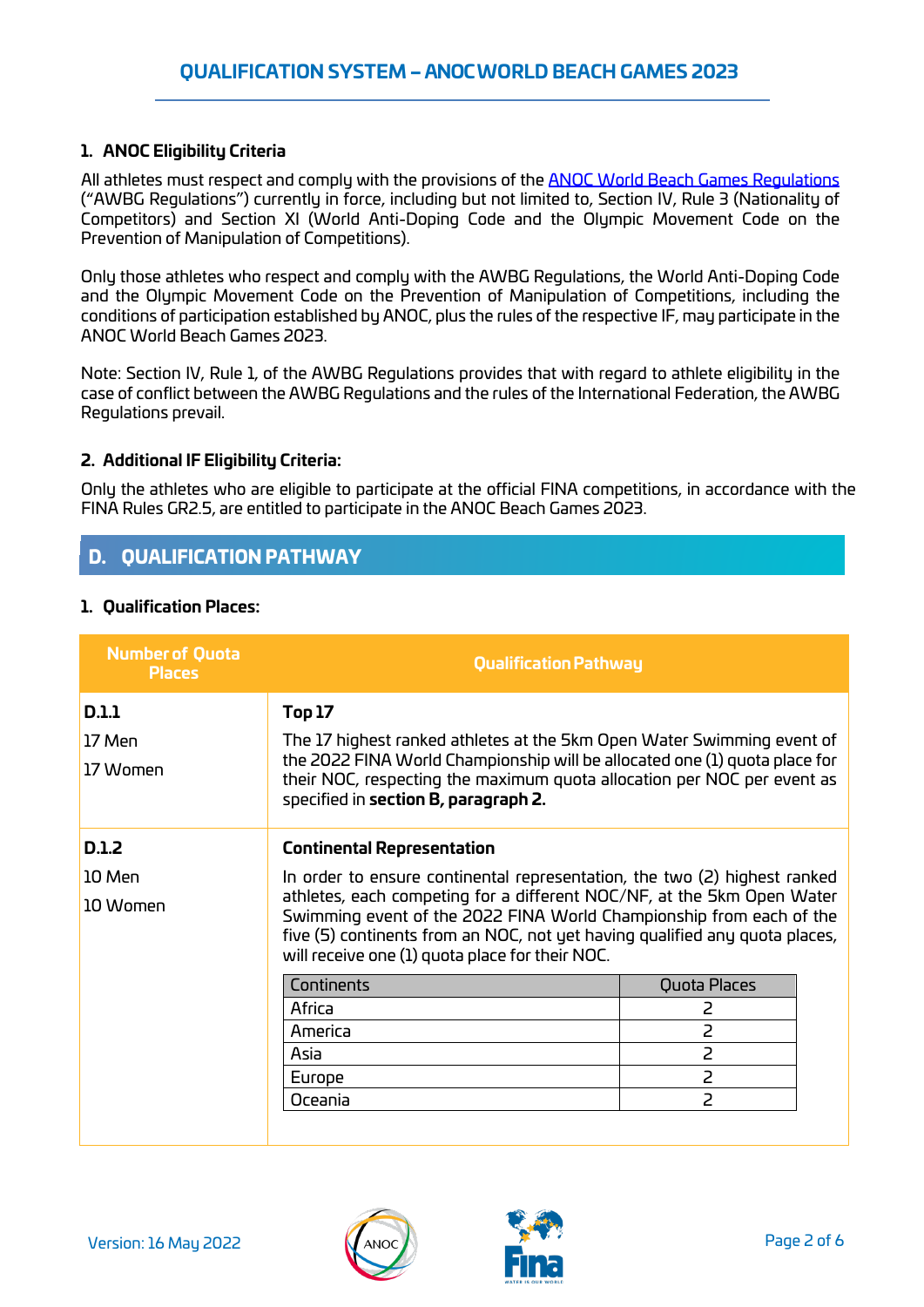| <b>D.1.2</b> | Therefore, should an NOC/NF have already obtained at least one (1) quota<br>place following the allocation of guotas in <b>D.1.1</b> , then the next highest ranked<br>athlete from an NOC from the same continent, not yet qualified, at the 5km<br>Open Water Swimming event of the 2022 FINA World Championship will<br>earn one (1) quota place for their NOC/NF. |
|--------------|-----------------------------------------------------------------------------------------------------------------------------------------------------------------------------------------------------------------------------------------------------------------------------------------------------------------------------------------------------------------------|
|              | In <b>D.1.2</b> , each NOC/NF qualifies a maximum of one (1) quota place per gender<br>so that ten (10) different NOC/NFs in each gender obtain a quota. The host<br>country shall not be taken into account to ensure continental representation<br>and shall not obtain a qualification through <b>D.1.2</b> .                                                      |

#### **2. Host Country Places:**

| <b>Number of Quota</b><br><b>Places</b> | <b>Qualification Pathway</b>                                                                                                                                                                                                                                                                                                                                                                                                                                                                                                                 |
|-----------------------------------------|----------------------------------------------------------------------------------------------------------------------------------------------------------------------------------------------------------------------------------------------------------------------------------------------------------------------------------------------------------------------------------------------------------------------------------------------------------------------------------------------------------------------------------------------|
| D.2.1<br>1 Man<br>1 Woman               | The Host Country is guaranteed one (1) guota place per gender provided that<br>they comply with the eligibility criteria outlined in section C and if the host<br>country has not previously qualified two quota places through the top 17 at<br>the 2021 FINA World Championships as outlined in <b>D.1.1</b> . The Host Country<br>can only obtain an additional quota to the guaranteed host country place<br>through <b>D.1.1</b> , respecting the maximum quota allocation per NOC per event<br>as specified in section B, paragraph 2. |
|                                         |                                                                                                                                                                                                                                                                                                                                                                                                                                                                                                                                              |

### **3. Invitation Places:**

| <b>Number of Quota</b><br><b>Places</b> | <b>Qualification Pathway</b>                                                                                                                                                                                                                                                                                                                                       |
|-----------------------------------------|--------------------------------------------------------------------------------------------------------------------------------------------------------------------------------------------------------------------------------------------------------------------------------------------------------------------------------------------------------------------|
| D.3.1<br>2 Men<br>2 Women               | Two (2) quota places per gender will be made available as invitation places<br>to eligible NOCs to participate at the ANOC World Beach Games 2023 that<br>have not previously qualified as outlined in section D, paragraph 1 and<br>provided the respective athletes comply with the eligibility criteria outlined<br>in section C.                               |
|                                         | By 14 May 2023, FINA will propose to ANOC to invite eligible NOCs. The<br>Invitation Commission will confirm, in writing, the allocation of invitation<br>places with the relevant NOCs after the end of the qualification period for the<br>concerned sport. The deadline for NOCs to accept the invitation is 29 May<br>2023.                                    |
|                                         | The allocation of invitation places is in the absolute discretion of the<br>Invitation Commission provided the invited athletes comply with the<br>eligibility criteria outlined in <b>section C</b> . If the Invitation Commission is not able<br>to allocate an Invitation Place, it will be reallocated as per the procedure<br>indicated in <b>section F</b> . |



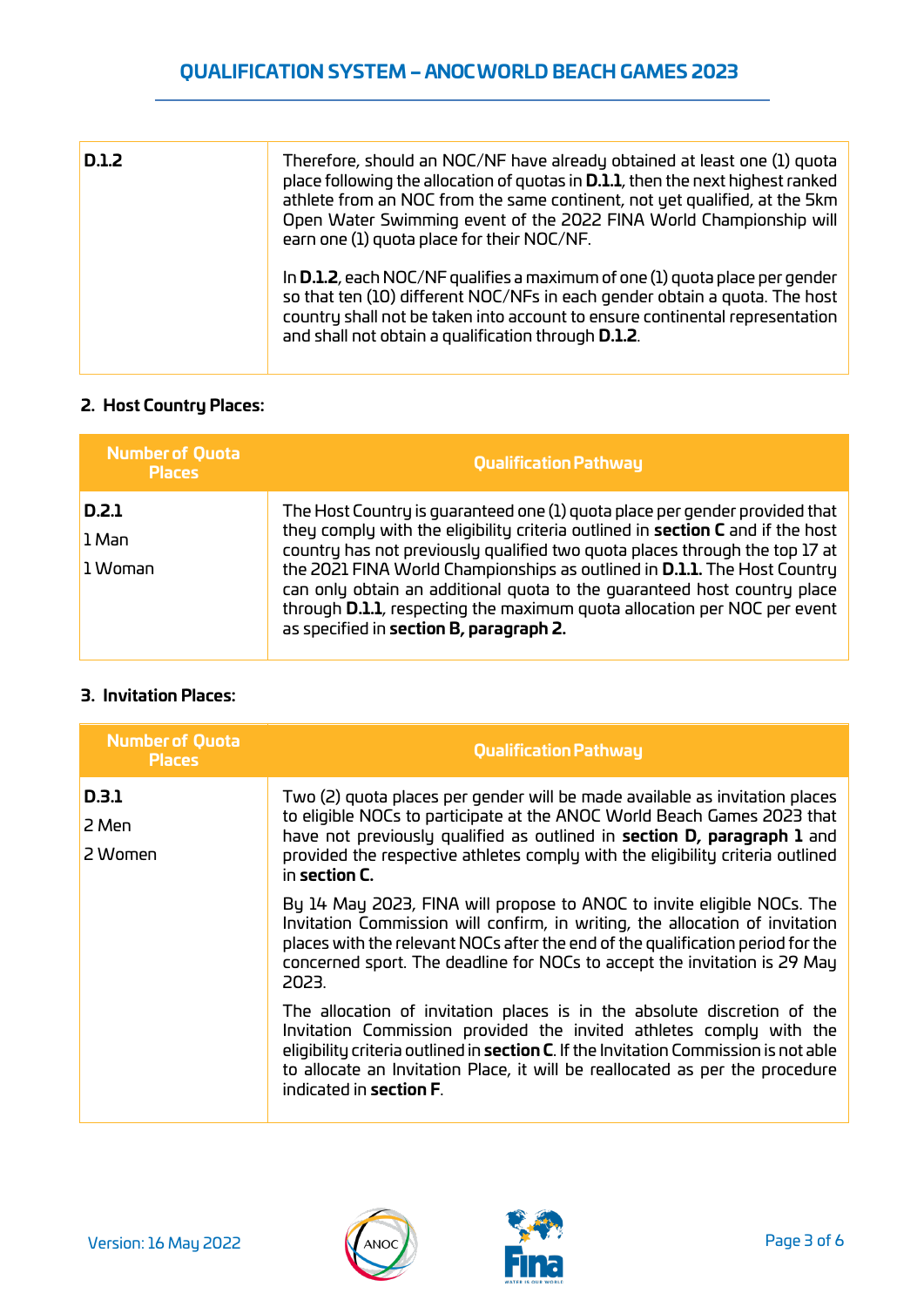#### **4. Mixed Relay\* Qualification:**

Mixed Relay teams will be composed by already qualified athletes for the Men's and Women's Individual events. An indication about participation on the Mixed Relay event must be submitted by the NOCs during the quota confirmation process. The team compositions must be confirmed on site with FINA during the Team Leaders meeting the day prior the Mixed Relay event.

*\*Further information regarding the Mixed Relay and its format will be shared in due course.*

| <b>Number of Quota</b><br><b>Places</b>        | <b>Qualification Criteria</b>                                                                                                                                                                                                                                                                                                        |
|------------------------------------------------|--------------------------------------------------------------------------------------------------------------------------------------------------------------------------------------------------------------------------------------------------------------------------------------------------------------------------------------|
| D.4.1<br>Up to 30 teams (30<br>Men & 30 Women) | All NOCs, which are represented by a minimum of one (1) woman and one (1)<br>man athlete are eligible to enter one (1) team for the Mixed Relay competition.<br>Should an NOC be represented by more than one (1) athlete per gender, then<br>it should confirm the relay team composition by the deadline outlined in<br>section E. |

# E. CONFIRMATION PROCESS FOR QUOTA PLACES

#### **Men's and Women's**

FINA will publish the results on its website [\(www.fina.org\)](http://www.fina.org/) following the qualification event. ANOC in conjunction with FINA will inform the respective NOCs of their allocated quota places on 15 May 2023.

The NOCs will then have two (2) weeks to confirm in writing with ANOC and FINA if they wish to use these quota places, as detailed in **section G**. If a confirmation is not provided by the deadline, the quota place obtained will be reallocated as per the procedure indicated **in section F**. It will be the responsibility of each qualified NOC and National Federation to name the athletes who will participate on the 2023 ANOC Beach Games Roster by the Sport Entries deadline as detailed in **section G**.

The quotas for the host country places must be confirmed in writing with ANOC and FINA by 29 May 2023.

#### **Mixed**

NOCs need to confirm with FINA their intent of participating in the Mixed Relay teams by 29 May 2023, or at another date as indicated during the reallocation process. The team composition for the mixed relay team must be decided by the Sport Entries deadline. The team compositions must be confirmed on site with FINA during the Team Leaders meeting the day prior the Mixed Relay event.

# F. REALLOCATION OF UNUSED QUOTA PLACES

#### **1. Reallocation of unused Qualification Places:**

If an allocated quota place is not confirmed by the NOC by the quota place confirmation deadline or is declined by the NOC, then the quota place will be reallocated as follows:

a) If qualified through **D.1.1 (Top 17)**, the quota place will be reallocated to the NOC of the next highest ranked athlete at the 5km Open Water Swimming event of the 2022 FINA World Championship not yet having qualified two quota places for the NOC, following the quota allocation principles set out in D.1.1 and respecting the maximum number of athletes per NOC as specified in **section B, paragraph 2**.



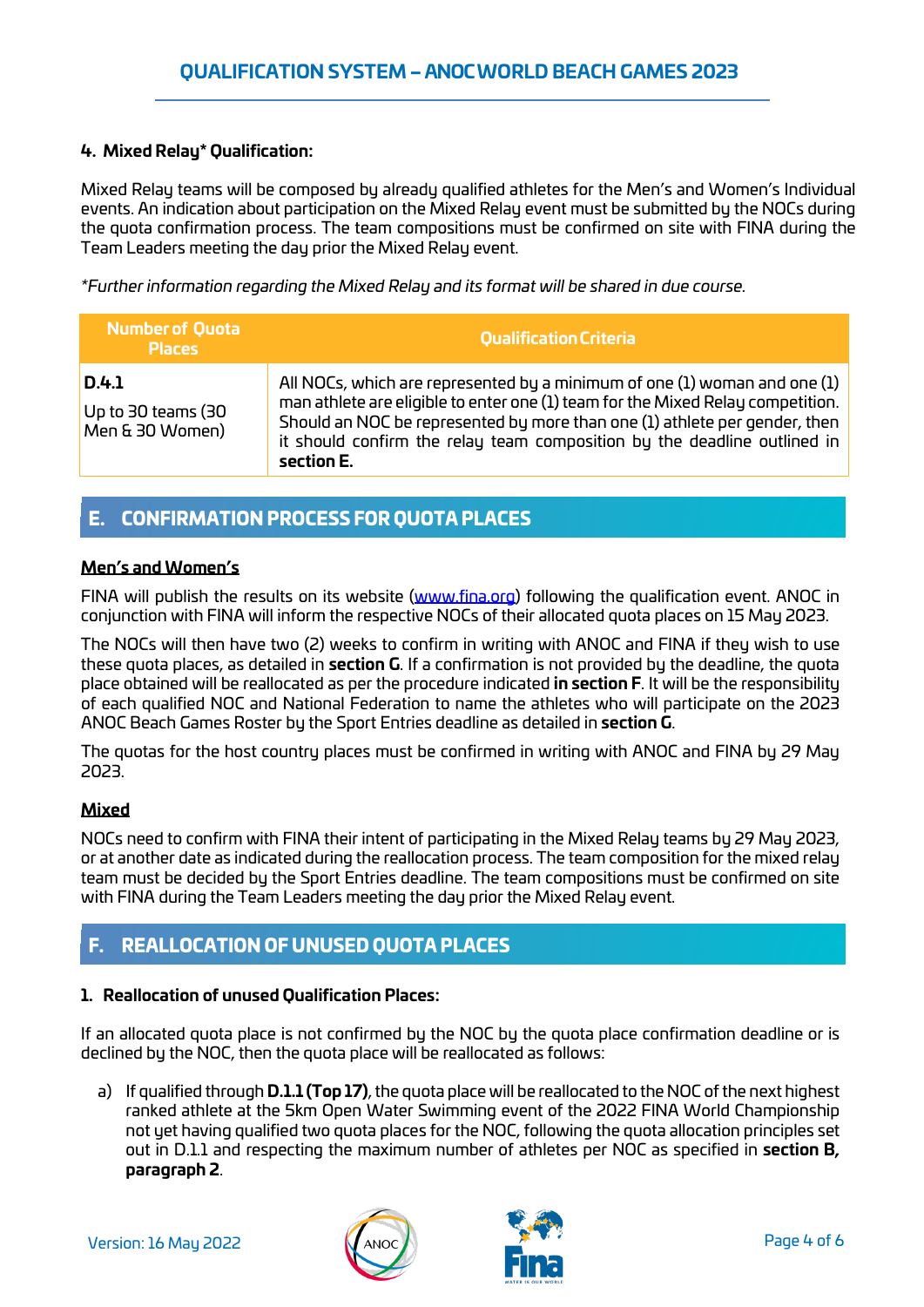b) If qualified through **D.1.2 (Continental Representation)**, the quota place will be reallocated to an NOC of that continent with the next highest ranked athlete at the 5km Open Water Swimming event of the 2022 FINA World Championship not yet having qualified any quota place for the NOC, following the quota allocation principle set out in **D.1.2** and respecting the maximum number of athletes per NOC as specified in **section B, paragraph 2**. Should there be no eligible athletes remaining of a particular continent, then the quota place will be reallocated to the NOC of the next highest ranked athlete at the 5km Open Water Swimming event of the 2022 FINA World Championship not yet having qualified any quota place for the NOC, irrespective of the continent and following the quota allocation principle set out in **D.1.2.**

#### **2. Reallocation of unused Host Country Places:**

If two quota places are obtained by the Host Country through the qualification pathway outlined in **section D.1.1,** or if a Host Country quota place is not used by the Host Country, then the available Host Country quota place(s) will be reallocated to the NOC of the next highest ranked athlete at the 5km Open Water Swimming event of the 2022 FINA World Championship not yet having qualified two quota places for the NOC, following the quota allocation principle set out in **D.1.1** and respecting the maximum number of athletes per NOC as specified in **section B, paragraph 2**.

#### **3. Reallocation of unused Invitation Places:**

If the Invitation Commission is not able to allocate an invitation place or if a NOC declines an invitation place, then the invitation place will be reallocated to the NOC of the next highest ranked athlete at the 5km Open Water Swimming event of the 2022 FINA World Championship not yet having qualified two quota places for the NOC, following the quota allocation principle set out in **D.1.1** and respecting the maximum number of athletes per NOC as specified in **section B, paragraph 2**.

| <b>Date</b>                       | <b>Milestone</b>                                                                                                                   |
|-----------------------------------|------------------------------------------------------------------------------------------------------------------------------------|
| 27 June 2022                      | 2022 FINA World Championship – Open Water 5 Km event                                                                               |
| 14 May 2023                       | End of the qualification period for Open Water Swimming.                                                                           |
| 15 May 2023                       | FINA and ANOC to inform NOCs/NFs of their allocated quota places and<br>to confirm in writing the allocation of Invitation Places. |
| 29 May 2023                       | Deadline for NOCs to confirm use of allocated quota places, host country<br>places and invitation places to ANOC and FINA.         |
| From 30 May 2023                  | FINA and ANOC to reallocate all unused quota places                                                                                |
| 8 July 2023,<br>23:59hrs (GMT+8)  | Sport Entries Deadline by name for all sports                                                                                      |
| 15 July 2023,<br>23:59hrs (GMT+8) | <b>Finalisation of DRP Deadline</b>                                                                                                |
| tbd                               | End of Late Athlete Replacement and Late Reallocation Process<br>(to be defined in Delegation Registration Process Manual)         |

# G. QUALIFICATION TIMELINE